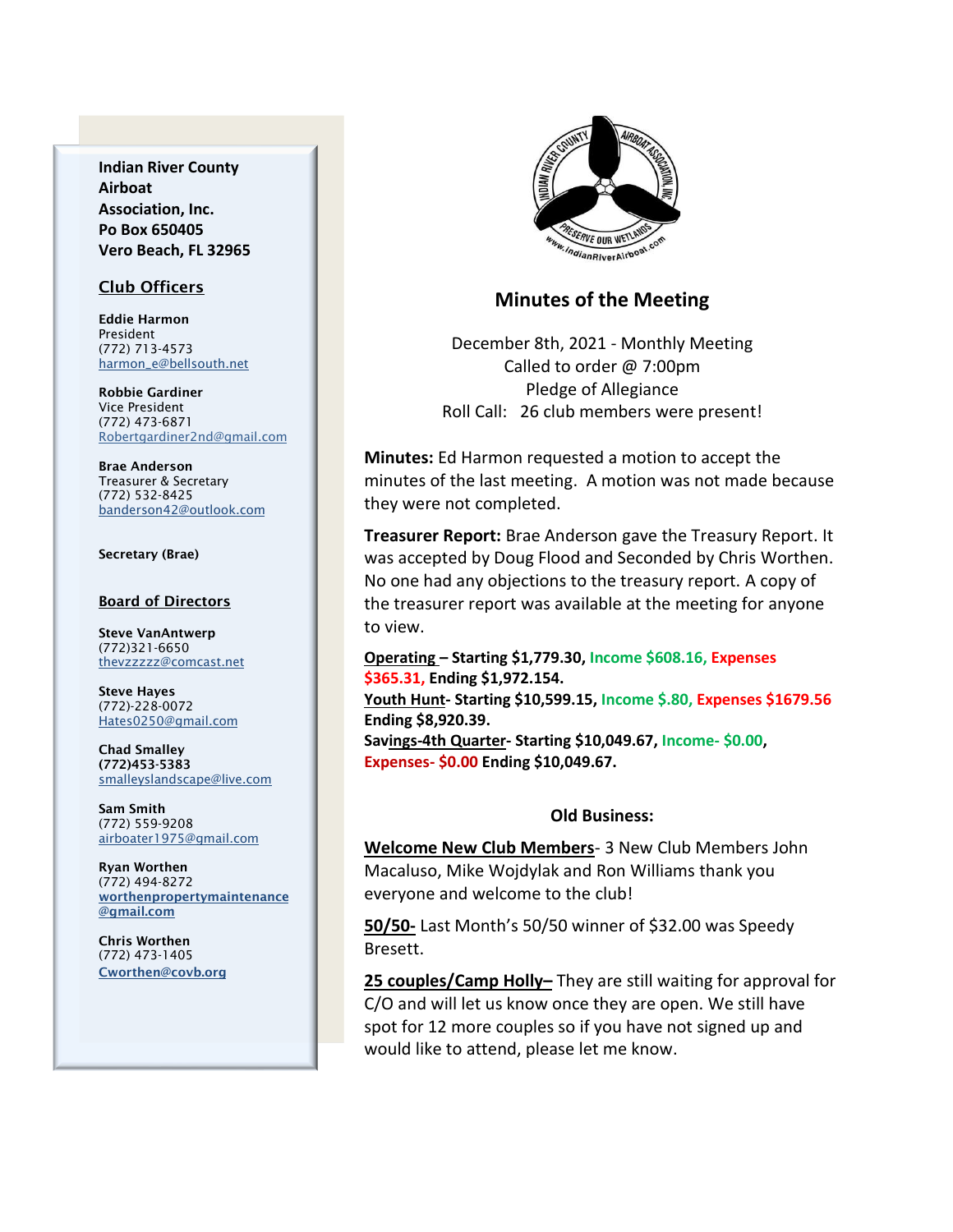### **Events attended since the last meeting.**

- **Sand Lake Hog Hunt**-There were 5 kids who attended and only 2 hogs were harvested but he food and company were great, and everyone has an awesome time.
- **Grassy Island Hunt-** There were 5 kids who attended, and we had 4 of the 5 kids harvest their 1<sup>st</sup> deer. Robert again let everyone know if they are interested in being a volunteer on these hunts, please let us know. It's an experience you won't forget seeing the excitement of the kids faces harvesting and learning gun safety.
- **Marsh/Road Clean-up** We had only 14 of 135 club members show up to help with the clean up and no one brought Airboats so the Marsh didn't get cleaned only the roadways. We will need to get a marsh clean up scheduled sometime soon. Thank you to everyone who showed up to help and eat breakfast.
- **Club Christmas Party** We had 32 people of 135 club members show up to the Christmas Party. It was a great time, with great people and the spread of food was awesome! We also had a gift exchange that was a blast, but not much present stealing went on. Thanks to everyone who came.
- **L** Decorating for Santa comes to town-We will be decorating the old schoolhouse on Sunday  $5<sup>th</sup>$  so please come by and give us a hand.

## **New Business:**

- ➢ **Memberships-** Memberships are NOW due \$25.00 per year and must be paid by January 13<sup>th</sup> if you plan on voting for Officers and Board members.
- ➢ **Scholarships-** Scholarship Applications will be available January 1st and MUST be turned in by May's Meeting. We voted to take it back to only  $1 - $1,000.00$  instead of 2 due to the lack on entries and funds. Sam Smith made the motion and Robert Anderson Seconded it. A show of hands was in favor, motion passed. Chad Smalley brought up looking at it again if we make money from the Skeet Shoot.

# ➢ **Nominations-**

- 1. **President** Nominated- Eddie Harmon he accepted; no other nominations were made.
- 2. **Vice President** Nominated- Robert Gardiner he accepted; no other nominations were made.
- 3. **Secretary** No Nominations were made- Please let us know if anyone is interested in it.
- **4. Treasurer-** Nominated- Brae Anderson accepted and Sindy Smith she accepted. No other nominations were made.
- **5. Sgt. In Arms-** Doug Flood- Accepted
- **6. Historian** Paul Shutes
- ➢ **Board of directors-** Nominated were 1) Doug Flood- Declined; 2)Chad Smalley-Accepted; 3)Paige Anderson-Accepted; 4)Robert Anderson- Accepted; 5)Steve VanAntwerp-